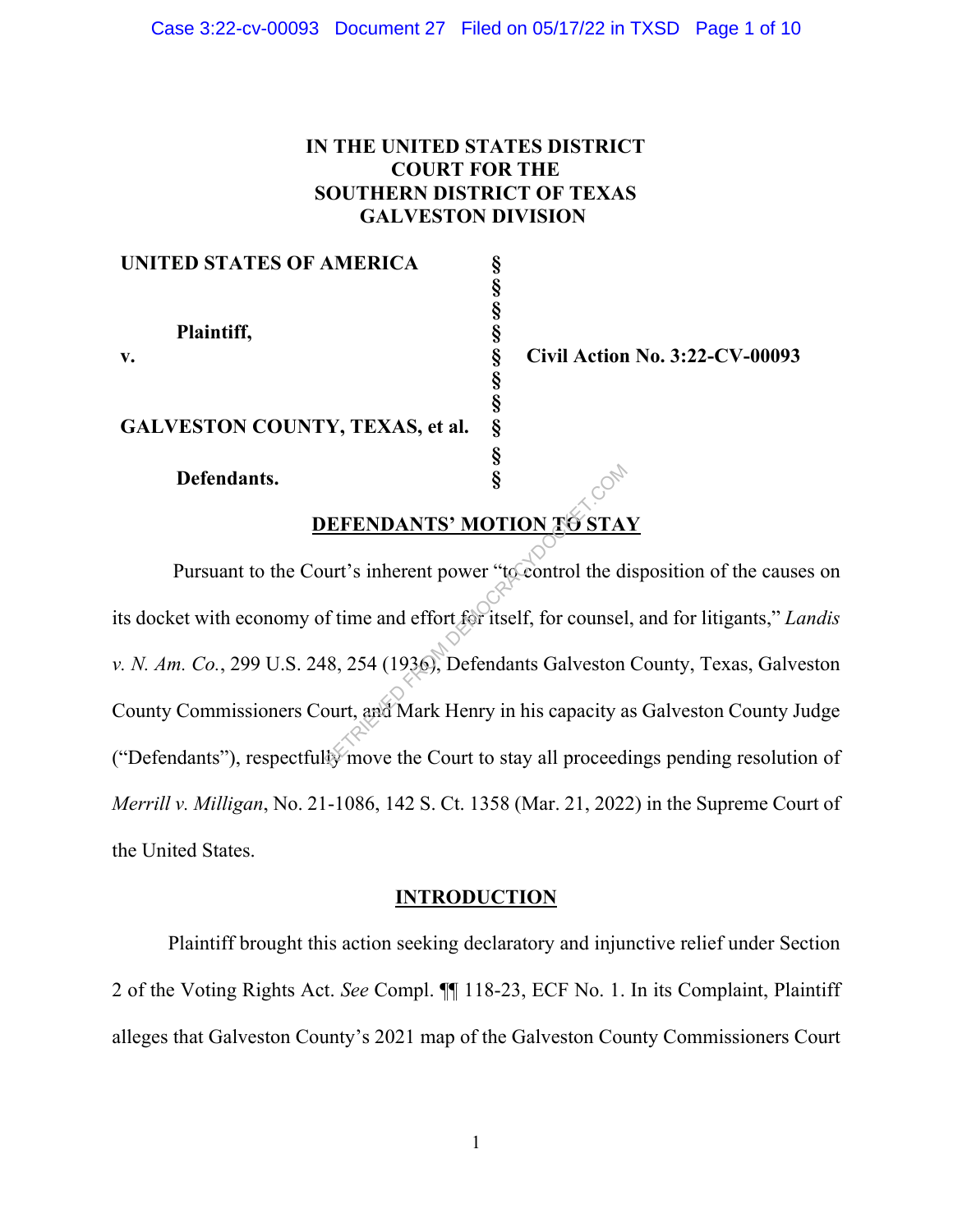"results in Black and Hispanic citizens not having an equal opportunity to participate in the political process and to elect their candidates of choice . . . ." *Id.* ¶ 1.

As there is a case pending before the Supreme Court that will inevitably impact this proceeding (and could very well be outcome determinative), Defendants now move to stay these proceedings pending resolution of *Merrill v. Milligan* at the Supreme Court of the United States.

#### **ARGUMENT**

The power to stay a case "is incidental to the power inherent in every court to control the disposition of the causes on its docket with economy of time and effort for itself, for counsel, and for litigants." *Landis*, 299 U.S. at 254. "How this can best be done calls for the exercise of judgment, which must weigh competing interests and maintain an even balance." *Id.* at 254-55. Courts have inherent power to stay proceedings while awaiting the outcome of another matter which may have a substantial or dispositive effect. *Am. Life Ins. Co. v. Stewart*, 300 U.S. 203, 215 (1937). A court is within its discretion to grant a stay when a related case with substantially similar issues is pending before another court. *See Greco v. NFL*, 116 F. Supp. 3d 744, 761 (N.D. Tex. 2015).<sup>1</sup> Ses on its docket with economy of tin<br>  $'$  *Landis*, 299 U.S. at 254 Thow this<br>
which must weigh competing intere<br>
burts have inherent power to stay proce<br>
which may have a substantial or disposition of the substantial or

"Whether to grant a stay pending resolution of another case is a fact-sensitive question." *Alford v. Moulder*, No. 3-16-cv-350-CWR-LRA, 2016 U.S. Dist. LEXIS

 $<sup>1</sup>$  It is worth noting that in 2020 the Eastern District of Louisiana issued a stay in a matter involving</sup> the Fair Housing Act that was only at the Petition for Certiorari stage with the U.S. Supreme Court, and not at the more advanced merits stage as is *Merrill*. *See Treece v. Perrier Condo. Owners Ass'n*, 2020 U.S. Dist. LEXIS 26515, at \*49-50 (E.D. La. Feb. 14, 2020) (finding stay warranted where U.S. Supreme Court appeared *likely to grant certiorari* in different case and rule on dispositive issue).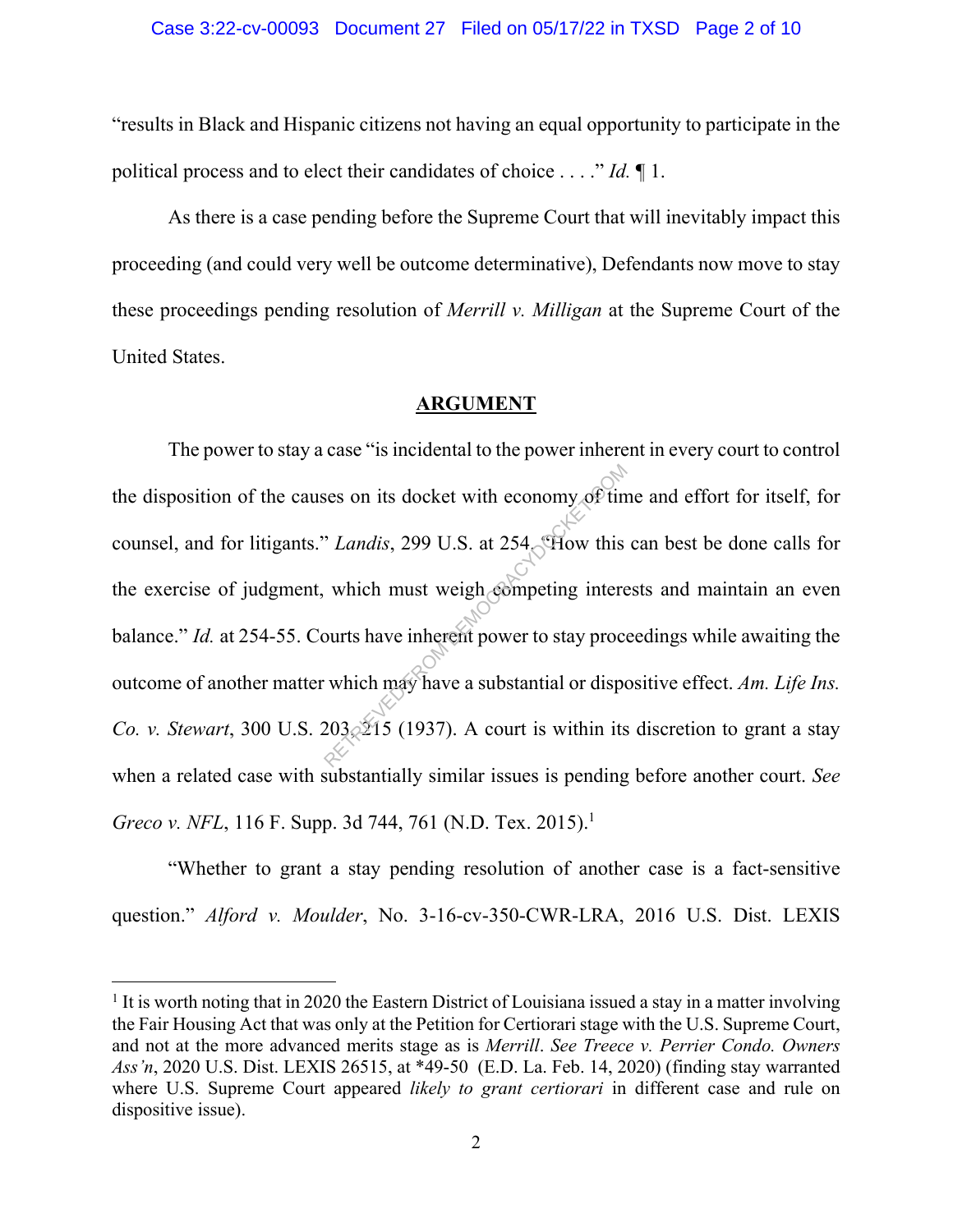143292, at \*4 (S.D. Miss. Oct. 17, 2016) (citing *In re Beebe*, 56 F.3d 1384 (5th Cir. 1995)). Specifically, when considering whether to stay a matter pending resolution of a separate action, the Fifth Circuit has considered: (1) the potential hardship and prejudice to the moving party if a stay is denied; (2) the potential prejudice to the non-moving party if a stay is granted; and (3) other "difficulties inherent in the general situation, including potential judicial inefficiency . . . ." *See Wedgeworth v. Fireboard Corp.*, 706 F.2d 541, 545-46 (5th Cir. 1983), *aff'd in part and vacated in part on other grounds*, 706 F.2d at 548 (5th Cir. 1983); *see also Greco*, 116 F. Supp. 3d at 761 ("[I]n determining whether a stay is proper, courts consider the interests of the parties and potential conservation of judicial resources."); *Landis*, 299 U.S. at 254-55 (same).

# **I. A Stay Should be Granted Pending the Supreme Court's Determination in** *Merrill v. Milligan***.**

The Supreme Court's upcoming resolution of outstanding questions regarding Section 2 of the Voting Rights Act, specifically questions as to when majority-minority districts are required, will directly impact the present matter. Thus, there are several important reasons why Defendants' interests and the interests of judicial economy counsel in favor of granting a stay here. the interests of the parties and potenti<br>U.S. at 254-55 (same).<br> **and be Granted Pending the Suprem**<br> **Milligan.**<br>
It's upcoming resolution of outstan<br>
Lights Act, specifically questions as the directly impact the present

The unique relief sought in the instant action is rare, and a case requesting this rare relief is currently pending before the United States Supreme Court in *Merrill v. Milligan*. This case closely parallels the recent Alabama trial court decisions where the Supreme Court issued a stay, and granted a *writ of certiorari* in one case and granted *certiorari*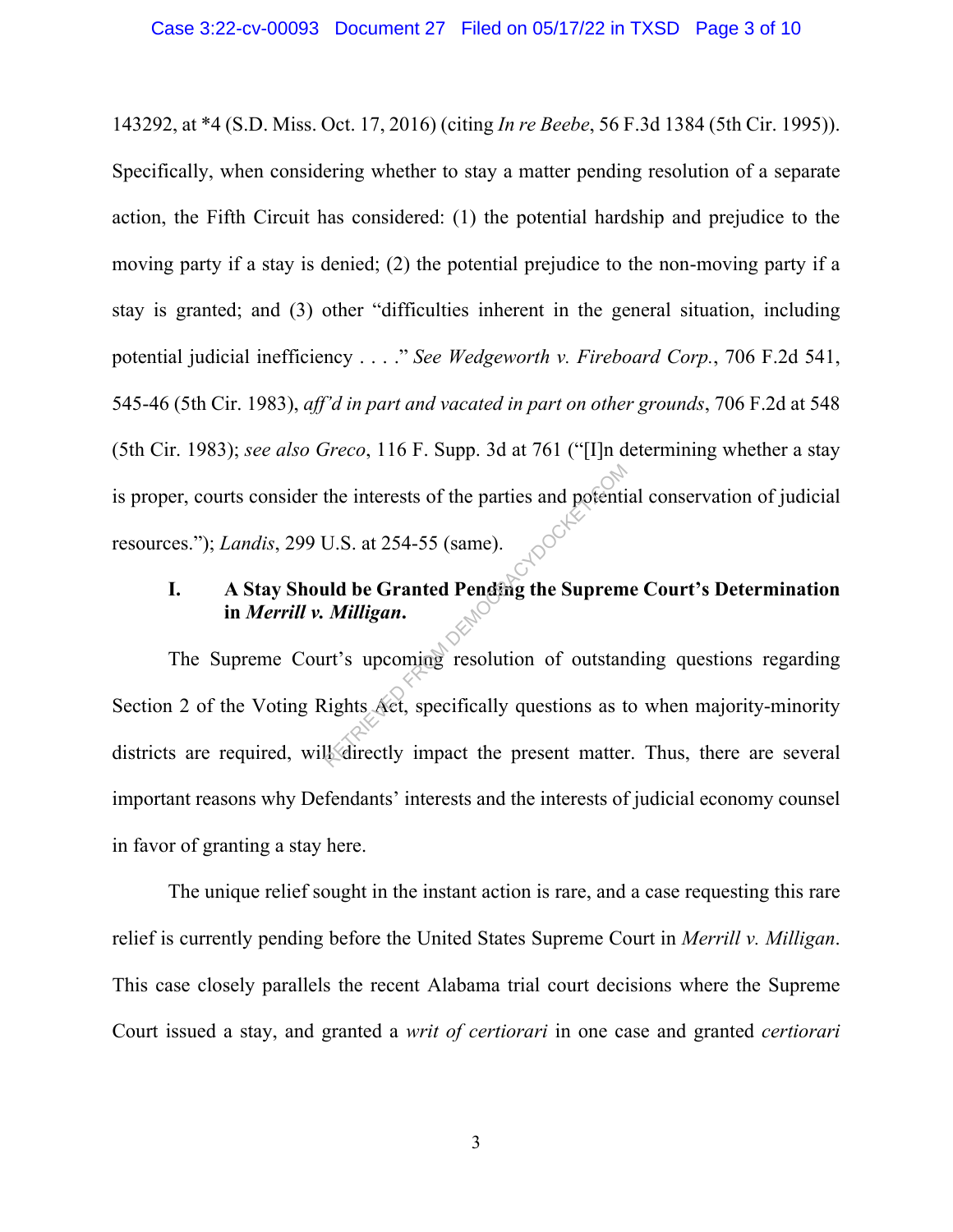*before judgmen*t in the other. <sup>2</sup> In those cases, the plaintiffs sought to create districts that were drawn first on the basis of race, claimed that proportional representation by race justified the proposed districts, and then adjusted the resulting maps to try to meet other state criteria.

As a result of these parallels, the issues currently under consideration by the Supreme Court in *Merrill v. Milligan*, No. 21-1086 (U.S., Feb. 7, 2022) and *Merrill v. Caster*, No. 21-1087 (U.S., Feb. 7, 2022), are likely to substantially affect or be fully dispositive of the issues presented in this case. The judicial inefficiency (and hardship to Defendants) that could result from a liability finding from this court pre-dating the Supreme Court's soon expected pronouncement in *Merrill* puts the Defendants at grave risk that this Court could find liability under a legal theory that may no longer be applicable law. In addition, should this case proceed, the litigants could be placed in a position to entirely relitigate this case following the disposition of *Merrill.* These concerns demonstrate the clear risk of wasted time and resources for both this Court and the Parties if these proceedings are not stayed. ult from a liability finding from this compounder a legal theory that may no lor proceed, the lingants could be place ing the disposition of *Merrill*. These a and resources for both this Court

Accordingly, this Court should stay proceedings pending resolution of *Merrill*.

# **A. The Possibility of Prejudice to Defendants Weighs in Favor of Granting a Stay***.*

### 1. The Issues in *Merrill* Will Likely be Dispositive of this Case.

<sup>2</sup> Merrill is actually two cases. *Merrill, et al. v. Milligan, et al.*, No. 21-1086 (2022); *Merrill, et al. v. Caster, et al.*, No. 21-1087 (consolidated with *Milligan*). In *Caster*, the Supreme Court granted a rarely granted certiorari before judgment and took the case before the Eleventh Circuit could rule, and in *Milligan* the court noted probable jurisdiction and placed the case on the appellate docket from the three-judge district court panel. *See Merrill v. Milligan*, 142 S. Ct. 879 (2022).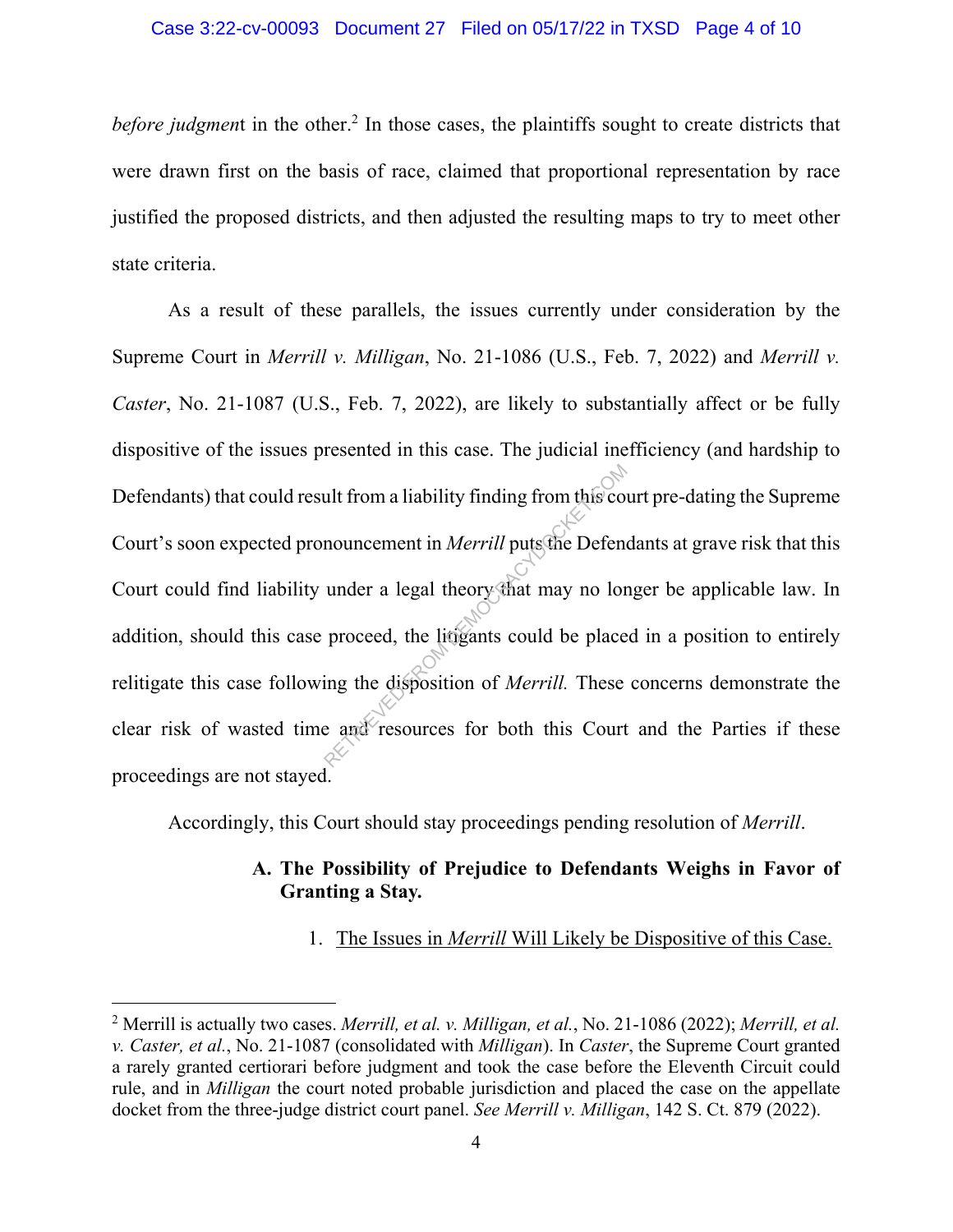In determining whether a stay is proper, courts must weigh, *inter alia*, the similarity of issues and consequent likelihood that the related case will impact the case at bar, *see Greco*, 116 F. Supp. 3d at 761, the balance of the equities, *see Alford*, 2016 U.S. Dist. LEXIS 143292, at \*5, and the "interests of judicial economy," *Labouliere v. Our Lady of the Lake Found.*, No. 16-00785-JJB-EWD, 2017 U.S. Dist. LEXIS 160853, at \*25 (M.D. La. Sept. 29, 2017). Accordingly, courts frequently stay proceedings pending the outcome of a separate case pending before the Supreme Court of the United States where the Supreme Court's decision may substantially affect or prove to be dispositive of the matter. *See, e.g.*, *Kamal v. J. Crew Grp., Inc.*, No. 15-0190 (WJM), 2015 U.S. Dist. LEXIS 172578, at \*4 (D.N.J. Dec. 29, 2015) (staying action pending Supreme Court's decision in a separate related action, and citing decisions of nine federal district courts staying similar cases); *see also Tel. Sci. Corp. v. Asset Recovery Sols., LLC*, No. 15 C 5182, 2016 U.S. Dist. LEXIS 581, at \*8 (N.D. Ill. Jan. 5, 2016) (same). Grp., Inc., No. 15-0190 (WJM), 2015<br>
5) (staying action pending Supreme Co<br>
lecisions of nine federal district courts<br> *et Recovery Sols, LLC*, No. 15 C 518<br>
, 2016) (same).<br>
ctive consideration by the Supreme C

The issues under active consideration by the Supreme Court in *Merrill* align with those raised by the instant case. The question presented in *Merrill* is "[w]hether the State of Alabama's 2021 redistricting plan for its seven seats in the United States House of Representatives violated section 2 of the Voting Rights Act, 52 U.S.C. §10301." 142 S. Ct. 1358 (2022). Specifically, *Merrill* arises from a dispute over Alabama's newly drawn congressional districts, where a three-judge district court concluded that Alabama's congressional districting plan likely violates Section 2 of the Voting Rights Act, and thus entered an injunction ordering that Alabama's congressional districts be completely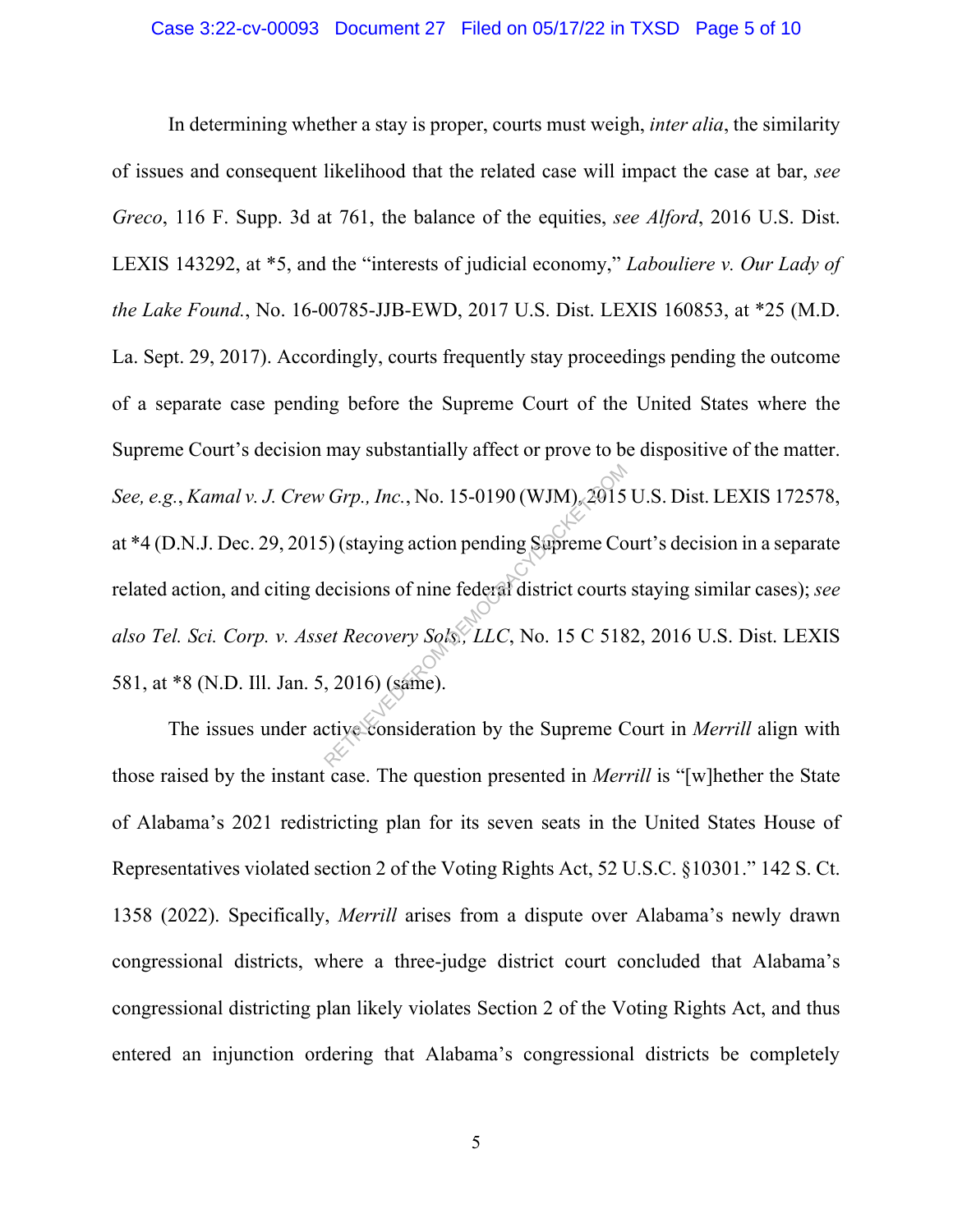redrawn. *See* 142 S. Ct. at 879 (Kavanaugh, J., concurring) (describing procedural background).

Similarly, Plaintiff here challenges Galveston County's new County Commissioners plan because it is allegedly "a violation of Section 2 of the Voting Rights Act" and likewise seeks declaratory and injunctive relief. ECF No. 1  $\P$  1. There is little daylight between the dispositive issues under consideration in *Merrill* and those before this Court. The near total overlap of issues between the two cases translates to a high likelihood that *Merrill* will directly impact the instant case, which then implicates concerns of judicial economy and conservation of resources because of the risk that this Court's proceedings would have to be prepared under new standards in light of the Supreme Court's signal that it may reconsider binding precedent. *See Greco*, 116 F. Supp. 3d at 761.

The Supreme Court in *Merrill*—through opinions issued in the course of granting the stay in Alabama by Chief Justice Roberts and Justices Kavanaugh and Kagan—has made clear that it will be revisiting and clarifying Section 2 vote dilution claims. *Merrill*, 142 S. Ct. at 881 ("[T]he Court's case law" with respect to "whether a second majorityminority congressional district . . . is required by the Voting Rights Act and not prohibited by the Equal Protection Clause . . . is notoriously unclear and confusing.") (Kavanaugh, J. concurring with Alito, J.); *id*. at 882-83 ("*Gingles* and its progeny have engendered considerable disagreement and uncertainty regarding the nature and contours of a vote dilution claim.") (Roberts, C.J., dissenting); *id*. at 889 (observing that the Court majority believes "that the law needs to change") (Kagan, J., dissenting). As the Supreme Court has given this Court every reason to believe that the law governing Section 2 claims is about In the resources because of the risk that<br>
lunder new standards in light of the Si<br>
precedent. See Greco, 16 F. Supp. 3<br>
t in *Merrill*—through opinions issued<br>
Chief Justice Roberts and Justices Ka<br>
revisiting and clarify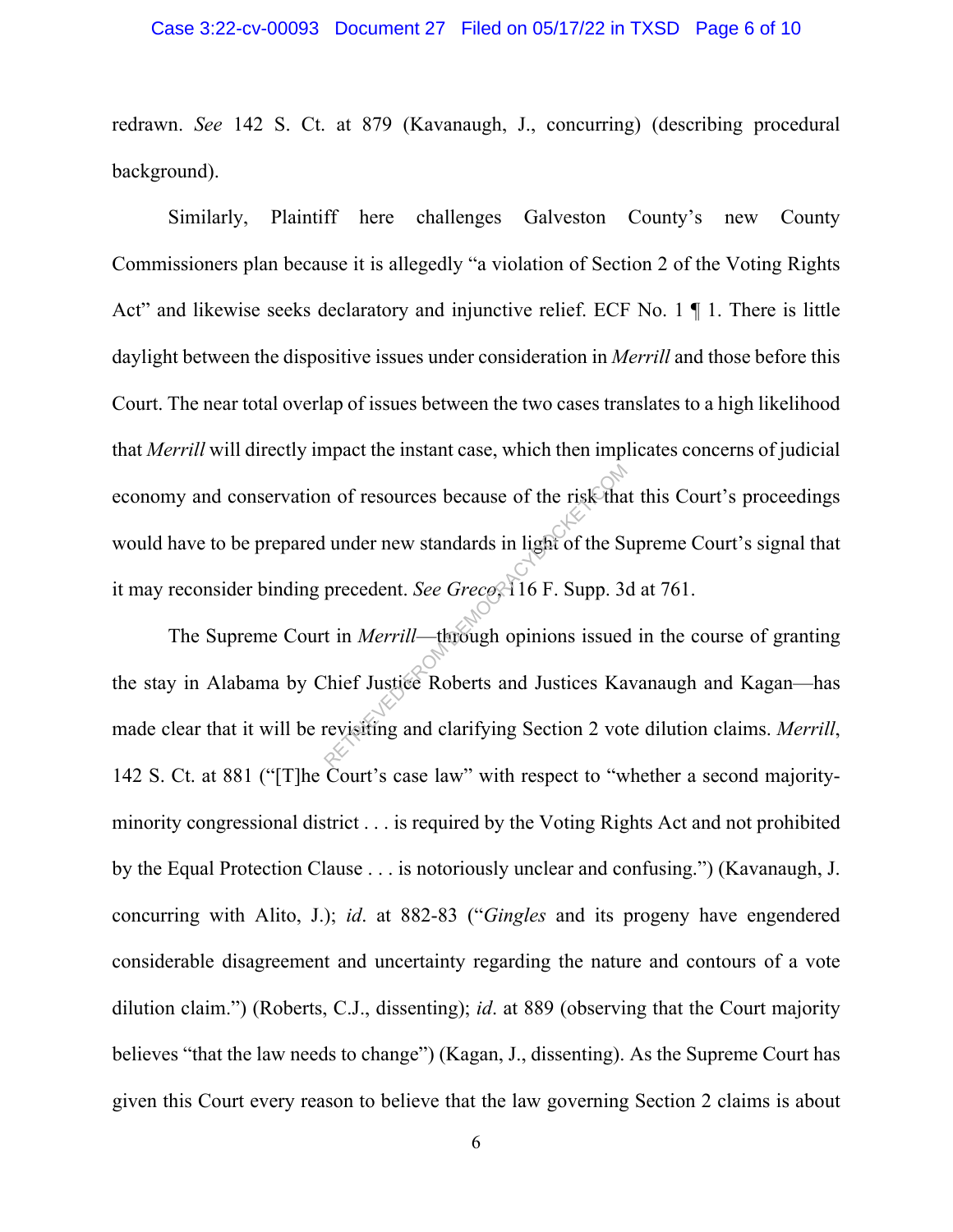to change with respect to redistricting cases, this Court should use its inherent power to stay these proceedings. *See Wedgeworth*, 706 F.2d at 545-46, *aff'd in part and vacated in part on other grounds*, 706 F.2d at 548. Staying a case while a controlling appeal is pending is "at least a good" reason, "if not an excellent one." *Miccosukee Tribe of Indians v. S. Fla. Water Mgmt. Dist.,* 559 F.3d 1191, 1198 (11th Cir. 2009) (a stay is appropriate when "a federal appellate decision that is likely to have a substantial or controlling effect on the claims and issues in the stayed case" is forthcoming); *see* Minute Order Granting Mot. to Stay, *Johnson et al. v. Ardoin*, No. 3:18-cv-625 (M.D. La. Oct. 17, 2019), ECF No. 133 ("The Court has considered the Defendant's Motion and the Plaintiffs opposition and finds that a Stay pending en banc consideration of the Voting Rights Act issue by the Court of Appeal in *Thomas v Bryant* is warranted in the interest of judicial economy and to avoid attendant litigation expenses to the parties pending resolution of the largely unsettled legal issue. The Court is mindful that the delay attendant to this stay will impede the injunctive proceedings which the Plaintiffs had hoped to push to conclusion in advance of the Fall 2020 elections. However, considering the posture of the case and the Court's crowded docket, the likelihood of resolution before the Fall of 2020 is remote and therefore the hardship of delay is outweighed by the interests served in granting a stay pending en banc decision in *Thomas v Bryant*."). d the Defendant's Motion and the Plai<br>nc consideration of the Voting Rights<br>*nt* is warranted in the interest of judic<br>es to the parties pending resolution of<br>all that the delay attendant to this stay<br>aintiffs had hoped to

Should this case proceed, the hardship to Defendants will be immense as it will be potentially compelled to defend itself against Plaintiff's claims now under the current soon to be outmoded—Section 2 regime and *again* under any new regime the Supreme Court announces. It is simply incontestable that Section 2 claims are fact and resource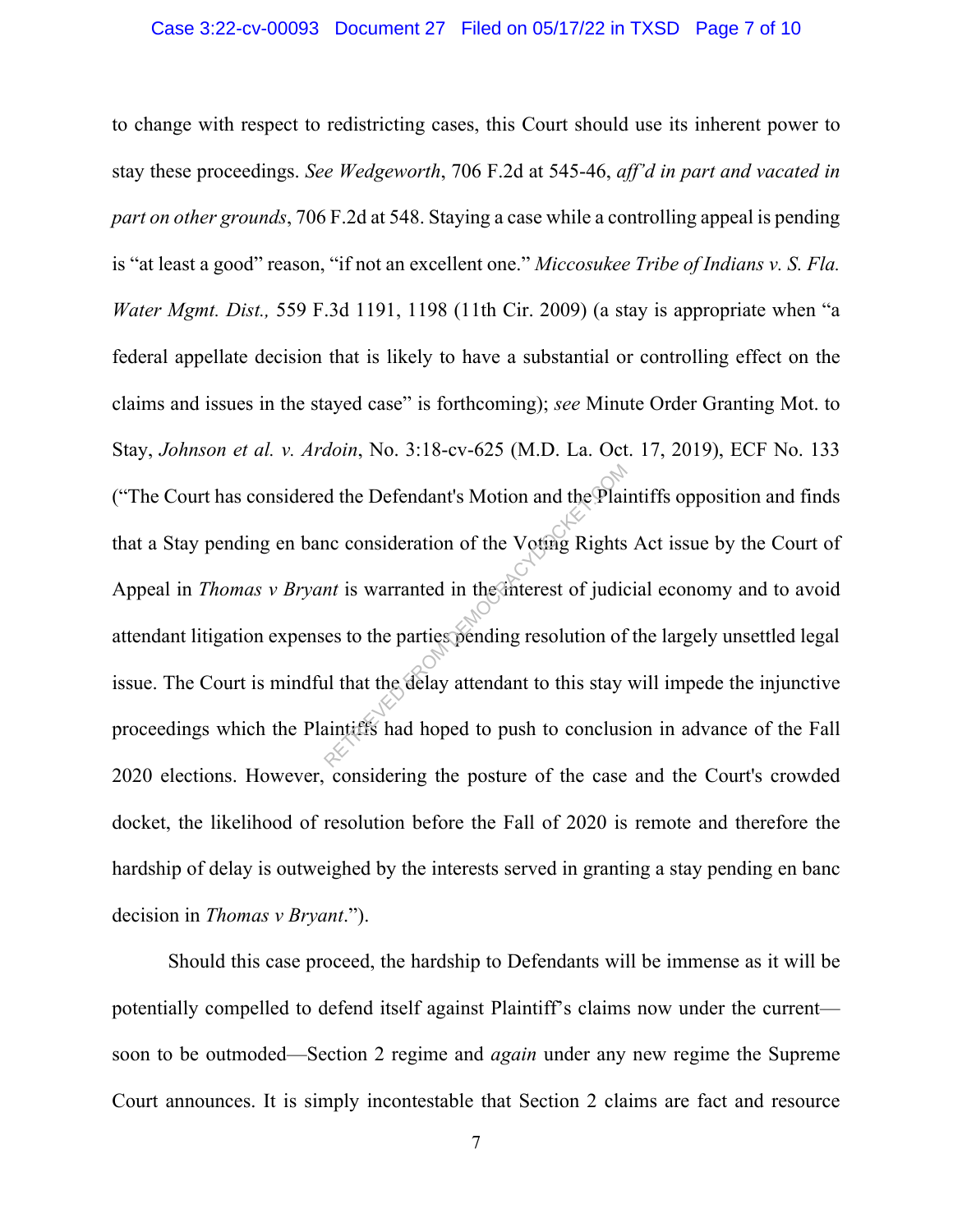intensive inquiries. *NAACP v. Fordice*, 252 F.3d 361, 367 (5th Cir. 2001) ("Before making its totality of the circumstances analysis, the district court correctly recognized that it was required to effect a flexible, fact-intensive inquiry predicated on an intensely local appraisal of the design and impact of the contested electoral mechanisms, a searching practical evaluation of the past and present reality and a functional view of political life." (internal citations and quotations omitted) (cleaned up)).

Furthermore, it is expected that the Supreme Court will decide *Merrill* before the end of the 2022-2023 term, meaning that a decision will probably be released by March 2023, but no later than June of 2023 in any event. <sup>3</sup> A decision in even June 2023 is *well in advance* of the pertinent County Commission election in 2024 where the voters of Precinct 3 will elect their next commissioner. Currently, there is no pending motion for expedited relief or for a preliminary injunction. As such, even if the Court grants this Motion, the Court will have sufficient time to hear this matter in the normal course prior to the 2024 Precinct 3 elections. As such, the weight of possible prejudice in the event of the denial of this request is high for Defendants, whereas any potential prejudice against Plaintiff in the event of a stay, aside from a brief delay in a decision of this matter, is nonexistent as the The of 2023 in any event.<sup>3</sup> A decision in<br>
ounty Commission election in 2024 w<br>
imissioner. Currently, there is no pen<br>
injunction. As such, even if the Courtine to hear this matter in the normal<br>
ine to hear this matter

<sup>&</sup>lt;sup>3</sup> The Supreme Court has recently been deciding redistricting cases approximately four months after oral argument. *See, e.g.*, *Shelby Cnty. v. Holder*, 570 U.S. 529 (2013) (argued Feb. 27, 2013, decided June 25, 2013); *Ala. Legis. Black Caucus v. Alabama*, 575 U.S. 254 (2015) (argued Nov. 12, 2014, decided Mar. 25, 2015); *Bethune-Hill v. Va. State Bd. of Elections*, 137 S. Ct. 788 (2017) (argued Dec. 5, 2016, decided March 1, 2017); *Cooper v. Harris*, 137 S. Ct. 1455 (2017) (argued Dec. 5, 2016, decided May 22, 2017); *Abbott v. Perez*, 138 S. Ct. 2305 (2018) (argued Apr. 24, 2018, decided June 25, 2018).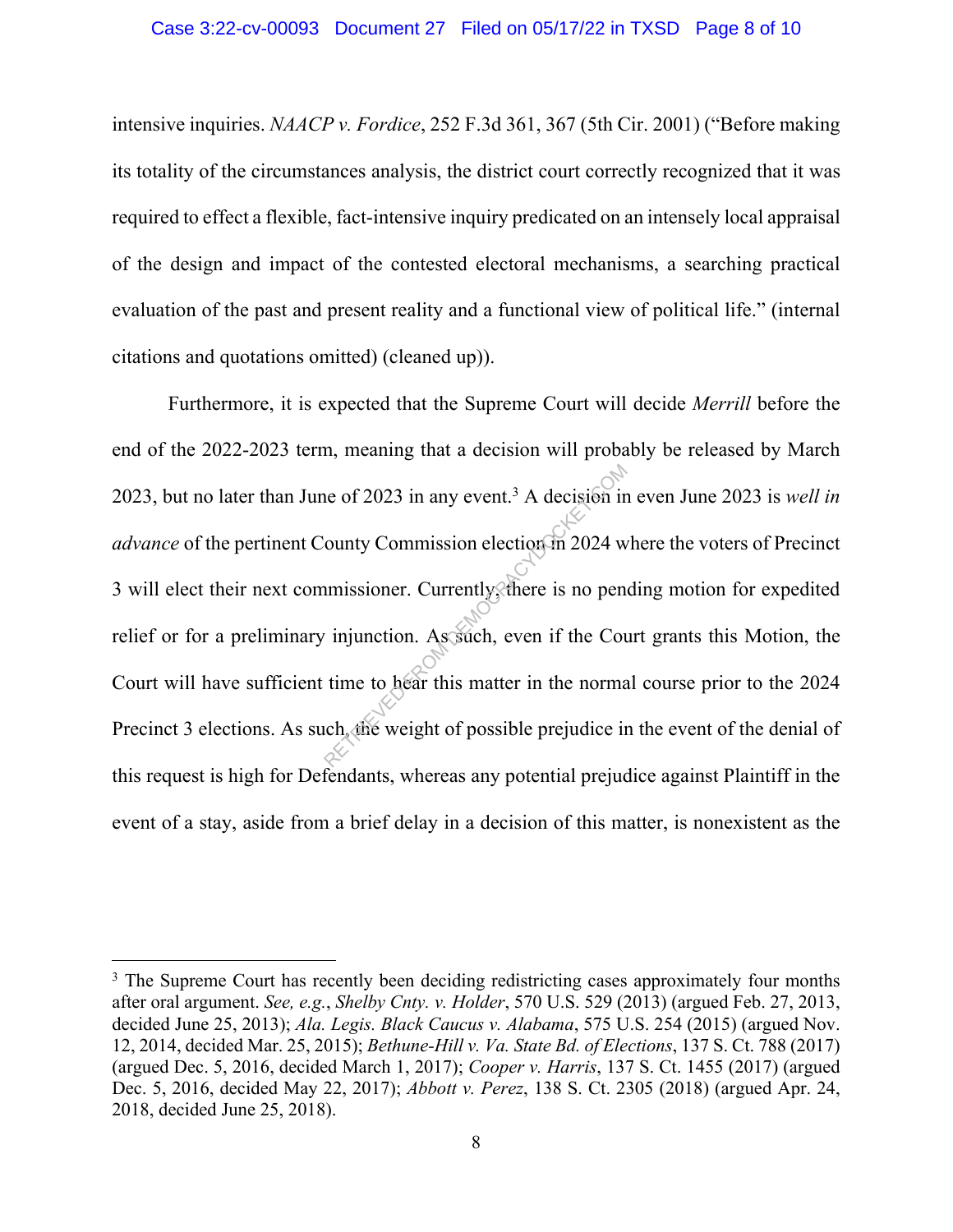Court will have more than sufficient time to decide this matter following *Merrill* and before the 2024 Precinct 3 elections.<sup>4</sup>

## **B. Conservation of Judicial Resources Counsels in Favor of a Stay.**

The issues before the Supreme Court in *Merrill* could be dispositive of this litigation. *See Merrill*, 142 S. Ct. at 881. At the very least, the Supreme Court's disposition of that case will be informative to the Parties' claims and defenses in the instant case. It can hardly be understated that the risk of wasting party and judicial resources is great when some, if not all, of discovery, summary judgment, and trial may need to be relitigated in their entirety. Forcing the parties and the Court to undertake an endeavor which will in all likelihood prove fruitless is an extraordinary waste of time and resources. For this reason alone, this Court should stay this case pending resolution of *Merrill*. parties and the Court to undertake an<br>is an extraordinary waste of time and<br>ay this case pending resolution of Me.<br>CONCLUSION<br>tioned reasons, the Court should s<br>illigan before the United States Supren

# **CONCLUSION**

For the aforementioned reasons, the Court should stay proceedings pending resolution of *Merrill v. Milligan* before the United States Supreme Court.

<sup>4</sup> While not controlling here, Defendants note out of an abundance of candor with the Court that two federal district courts, one in Louisiana and the other in Texas, recently denied motions to stay Section 2 redistricting cases pending *Merrill*. *See Robinson v. Ardoin*, No. 22-211-SDD-SDJ, 2022 U.S. Dist. LEXIS 80615 (M.D. La. May 4, 2022); *see* Minute Order Denying Mot. to Stay, *LULAC, et al. v. Abbott, et al.*, No. 3:21-cv-259 (W.D. Tex. Apr. 22, 2022), ECF No. 246. However, both these cases involved pending motions for preliminary injunction and the litigation processes were already well under way. Here, the matter is in the initial stages with no pending motions for preliminary or expedited relief. Further, if stayed pending *Merrill*, this matter could be easily recommenced and decided well in advance of any deadlines involving the 2024 election involving Precinct 3—which is the only election at play here.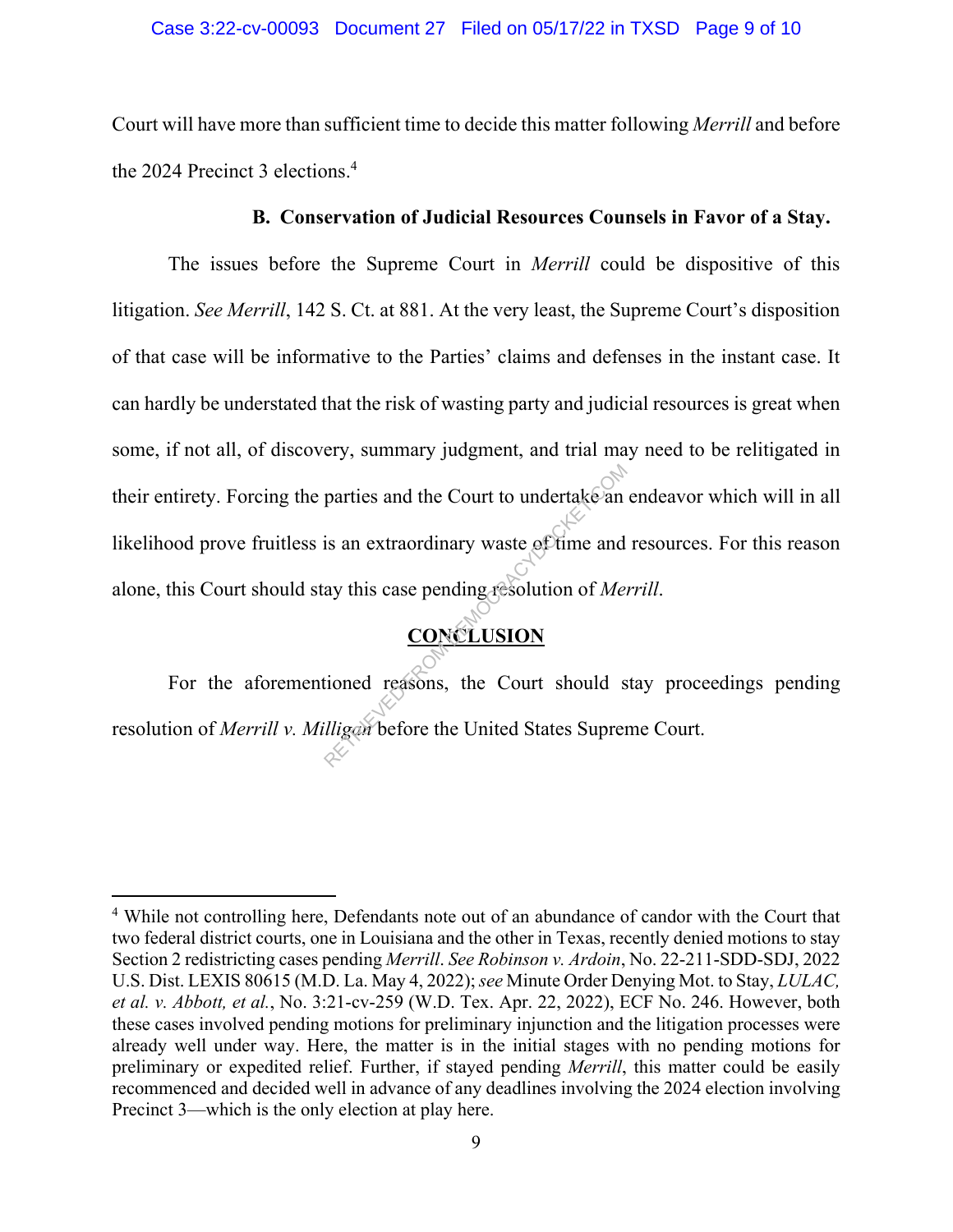Respectfully submitted,

# **HOLTZMAN VOGEL BARAN JOSEFIAK &TORCHINSKY LLC**

*/s/ Dallin B. Holt*

Dallin B. Holt  Attorney in Charge  Texas Bar No. 24099466  S.D. of Texas Bar No. 3536519  Jason B. Torchinsky\* Shawn T. Sheehy\* dholt@holtzmanvogel.com jtorchinsky@holtzmanvogel.com ssheehy@holtzmanvogel.com 15405 John Marshall Hwy  Haymarket, VA 2019  P: (540) 341-8808  F: (540) 341-8809 

*\*Admitted pro hac vice*

# **CERTIFICATE OF**  CONFERENCE

I hereby certify that on May 16, 2022, I conferred with counsel for Plaintiff regarding the filing of this Motion. Plaintiff's counsel, Catherine Meza, has indicated that Plaintiff does not consent to the relief requested herein. 15405 John Ma<br>
Haymarket, VA<br>
P:  $(540)$  341-88<br>
F:  $(540)$  341-88<br>
F:  $(540)$  341-88<br>
F:  $(540)$  341-88<br>
CRETRICATE OF<br>
CONFERENCE<br>
hat on May 16, 2022, I conferred was Motion Plaintiff's counsel Cathe

> */s/ Dallin B. Holt* Dallin B. Holt

# **CERTIFICATE OF SERVICE**

I certify that a true and correct copy of the foregoing was served on all counsel of record on May 17, 2022, through the CM/ECF system.

> */s/ Dallin B. Holt* Dallin B. Holt